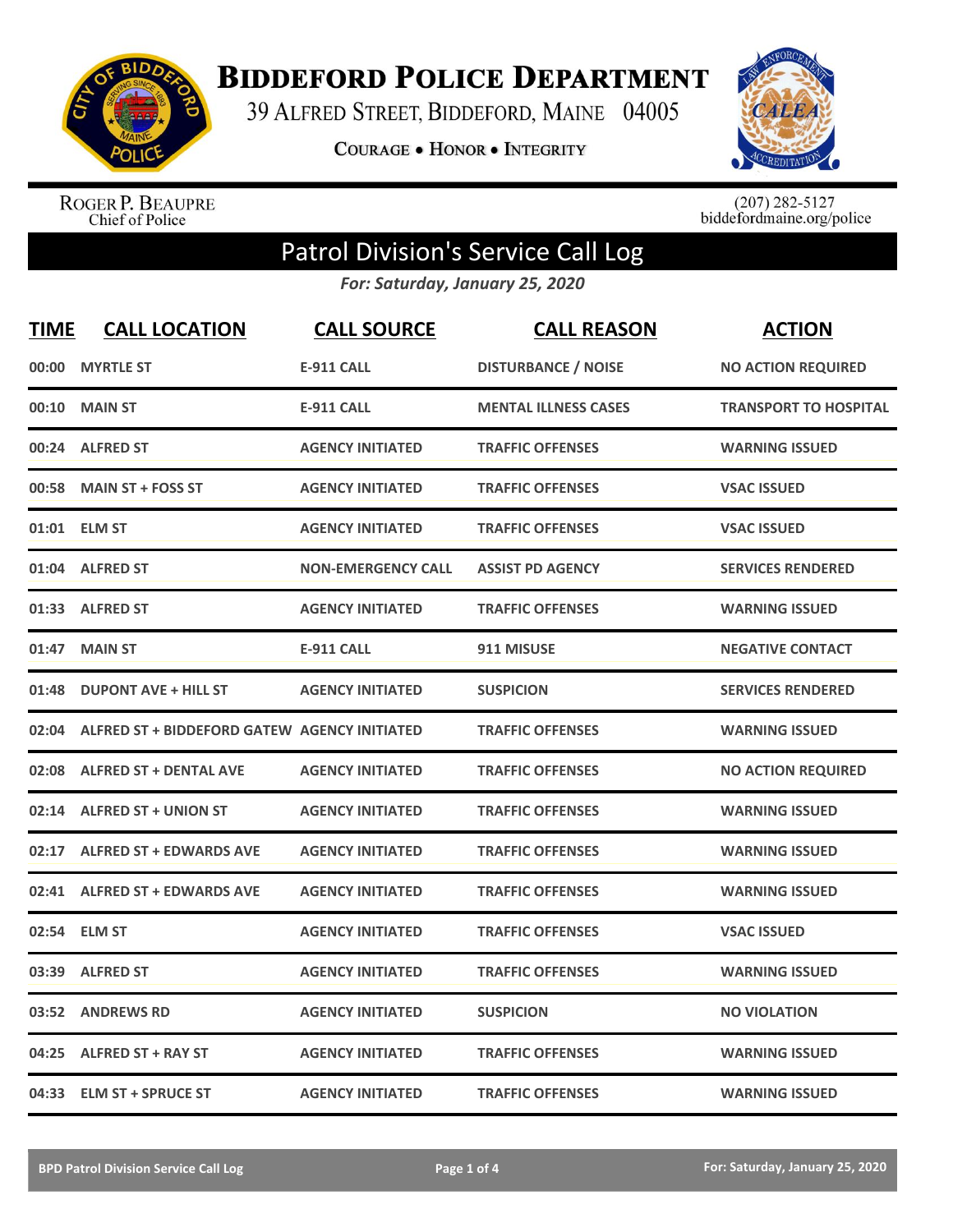| <b>TIME</b> | <b>CALL LOCATION</b>                                                         | <b>CALL SOURCE</b>             | <b>CALL REASON</b>                                          | <b>ACTION</b>             |
|-------------|------------------------------------------------------------------------------|--------------------------------|-------------------------------------------------------------|---------------------------|
|             | 04:42 MILE STRETCH RD                                                        | <b>E-911 CALL</b>              | 911 MISUSE                                                  | <b>SERVICES RENDERED</b>  |
|             | 04:45 ALFRED ST + BIDDEFORD GATEW AGENCY INITIATED                           |                                | <b>TRAFFIC OFFENSES</b>                                     | <b>WARNING ISSUED</b>     |
|             | 04:56 ELM ST + ST JOSEPH ST                                                  | <b>AGENCY INITIATED</b>        | <b>TRAFFIC OFFENSES</b>                                     | <b>WARNING ISSUED</b>     |
|             | 05:15 ALFRED ST                                                              | <b>AGENCY INITIATED</b>        | <b>TRAFFIC OFFENSES</b>                                     | <b>WARNING ISSUED</b>     |
|             | 05:42 ELM ST                                                                 | <b>AGENCY INITIATED</b>        | <b>TRAFFIC OFFENSES</b>                                     | <b>WARNING ISSUED</b>     |
|             | 05:50 ALFRED ST + OLD DOGS LN                                                | <b>AGENCY INITIATED</b>        | <b>TRAFFIC OFFENSES</b>                                     | <b>WARNING ISSUED</b>     |
|             | 05:59 ALFRED ST                                                              | <b>AGENCY INITIATED</b>        | <b>ARTICLES LOST/FOUND</b>                                  | <b>REPORT TAKEN</b>       |
|             | 06:00 ALFRED ST + ANDREWS RD                                                 | <b>AGENCY INITIATED</b>        | <b>TRAFFIC OFFENSES</b>                                     | <b>WARNING ISSUED</b>     |
|             | 06:08 ALFRED ST + ANDREWS RD                                                 | <b>AGENCY INITIATED</b>        | <b>TRAFFIC OFFENSES</b>                                     | <b>VSAC ISSUED</b>        |
|             | 08:30 ELM ST                                                                 | <b>AGENCY INITIATED</b>        | <b>TRAFFIC OFFENSES</b>                                     | <b>WARNING ISSUED</b>     |
|             | 09:27 ALFRED ST                                                              | <b>WALK-IN AT STATION</b>      | <b>CIVIL COMPLAINT</b>                                      | <b>CIVIL COMPLAINT</b>    |
|             | 09:49 SOUTH ST + COUNTRY DR                                                  | <b>AGENCY INITIATED</b>        | <b>TRAFFIC OFFENSES</b>                                     | <b>WARNING ISSUED</b>     |
|             | 09:59 KOSSUTH ST                                                             | <b>RADIO</b>                   | <b>INFO</b>                                                 | <b>NO ACTION REQUIRED</b> |
|             | 10:12    FOSS ST                                                             | <b>AGENCY INITIATED</b>        | <b>PAPERWORK</b>                                            | <b>NEGATIVE CONTACT</b>   |
|             | 10:14 CHICOPEE LN                                                            | <b>NON-EMERGENCY CALL</b>      | <b>DISTURBANCE / NOISE</b>                                  | <b>UNFOUNDED</b>          |
|             | 10:16 ALFRED ST                                                              | <b>WALK-IN AT STATION</b>      | <b>PAPERWORK</b>                                            | <b>NEGATIVE CONTACT</b>   |
|             | 10:17 ALFRED ST                                                              | <b>WALK-IN AT STATION</b>      | <b>ALL OTHER</b>                                            | <b>SERVICES RENDERED</b>  |
|             | 10:47 ALFRED ST + BOULDER WAY                                                | <b>NON-EMERGENCY CALL</b>      | <b>DISABLED VEHICLE</b>                                     | <b>SERVICES RENDERED</b>  |
|             | 10:49 BACON ST                                                               | <b>AGENCY INITIATED</b>        | <b>PAPERWORK</b>                                            | <b>NEGATIVE CONTACT</b>   |
|             | <b>11:18 BOULDER WAY</b><br>CHARGE: THEFT BY UNAUTHORIZED TAKING OR TRANSFER | NON-EMERGENCY CALL SHOPLIFTING | OFFENDER: AMY LYNN ROCHE  AGE: 45  RESIDENT OF: ARUNDEL, ME | <b>ARREST(S) MADE</b>     |
|             | 11:41 ALFRED ST                                                              | <b>WALK-IN AT STATION</b>      | <b>PUBLIC ASSIST</b>                                        | <b>SERVICES RENDERED</b>  |
|             | 11:53 ALFRED ST                                                              | <b>WALK-IN AT STATION</b>      | <b>PAPERWORK</b>                                            | <b>PAPERWORK SERVED</b>   |
|             |                                                                              |                                |                                                             |                           |
|             | 12:00 ALFRED ST                                                              | <b>NON-EMERGENCY CALL</b>      | <b>COURT ORDERED CHECK IN</b>                               | <b>SERVICES RENDERED</b>  |
|             | 12:12 FRANKLIN ST                                                            | <b>AGENCY INITIATED</b>        | <b>PARKING COMPLAINT</b>                                    | <b>VEHICLE TOWED</b>      |
|             | 12:27 ALFRED ST                                                              | <b>AGENCY INITIATED</b>        | <b>SUSPICION</b>                                            | <b>SERVICES RENDERED</b>  |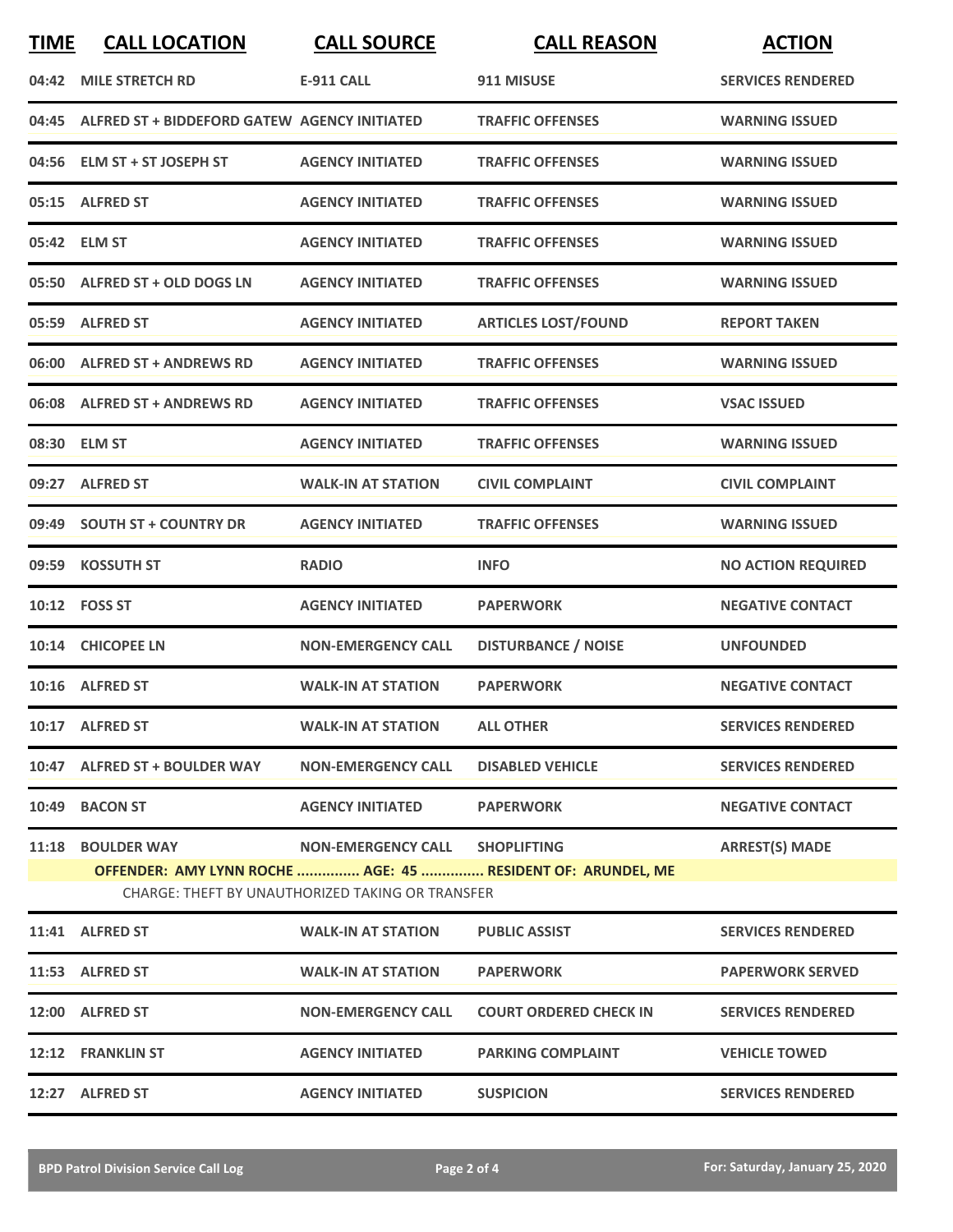| <b>TIME</b> | <b>CALL LOCATION</b>              | <b>CALL SOURCE</b>                                                                      | <b>CALL REASON</b>                                                                              | <b>ACTION</b>                |
|-------------|-----------------------------------|-----------------------------------------------------------------------------------------|-------------------------------------------------------------------------------------------------|------------------------------|
|             | 12:27 WEST ST                     | <b>NON-EMERGENCY CALL</b>                                                               | <b>ALL OTHER</b>                                                                                | <b>SERVICES RENDERED</b>     |
|             | 12:31 BOULDER WAY                 | <b>NON-EMERGENCY CALL</b><br>CHARGE: THEFT BY UNAUTHORIZED TAKING OR TRANSFER- BUILDING | <b>SHOPLIFTING</b><br>OFFENDER: ANDREW H LEEMAN  AGE: 27  RESIDENT OF: WESTBROOK, ME            | <b>CITATION ISSUED</b>       |
| 12:38       | <b>GRAYSON ST</b>                 | <b>NON-EMERGENCY CALL</b>                                                               | <b>ANIMAL COMPLAINT</b>                                                                         | <b>SERVICES RENDERED</b>     |
|             | 13:43 WILSON ST + PROSPECT ST     | <b>NON-EMERGENCY CALL</b>                                                               | <b>ANIMAL COMPLAINT</b>                                                                         | <b>SERVICES RENDERED</b>     |
|             | 14:13 LINCOLN ST                  | <b>E-911 CALL</b>                                                                       | 911 MISUSE                                                                                      | <b>SERVICES RENDERED</b>     |
|             | 14:41 WEST ST                     | <b>WALK-IN AT STATION</b>                                                               | <b>THEFT</b>                                                                                    | <b>CIVIL COMPLAINT</b>       |
|             | 15:18 UNION ST + GRAHAM ST        | <b>AGENCY INITIATED</b><br><b>CHARGE: OPERATING WITH SUSPENDED REGISTRATION</b>         | <b>TRAFFIC OFFENSES</b><br>OFFENDER: CONNOR STEVEN GARSIDE  AGE: 27  RESIDENT OF: BIDDEFORD, ME | <b>CITATION ISSUED</b>       |
|             | 15:44 HARDING ST                  | <b>NON-EMERGENCY CALL</b>                                                               | <b>CRIM THREAT / TERRORIZING</b>                                                                | <b>SERVICES RENDERED</b>     |
|             | 16:04 ALFRED ST                   | <b>AGENCY INITIATED</b>                                                                 | <b>TRAFFIC OFFENSES</b>                                                                         | <b>WARNING ISSUED</b>        |
|             | 16:33 RIVER RD                    | <b>WALK-IN AT STATION</b>                                                               | <b>THEFT</b>                                                                                    | <b>CIVIL COMPLAINT</b>       |
|             | 17:13 SOUTH ST                    | <b>AGENCY INITIATED</b>                                                                 | <b>TRAFFIC OFFENSES</b>                                                                         | <b>WARNING ISSUED</b>        |
|             | 17:23 SOUTH ST + PRINCE PHILIP DR | <b>AGENCY INITIATED</b>                                                                 | <b>TRAFFIC OFFENSES</b>                                                                         | <b>WARNING ISSUED</b>        |
|             | 17:53 JEFFERSON ST                | <b>E-911 CALL</b>                                                                       | <b>DRUNKENNESS</b>                                                                              | <b>FIELD INTERVIEW</b>       |
|             | 18:56 ELM ST + GOOCH ST           | <b>AGENCY INITIATED</b>                                                                 | <b>TRAFFIC OFFENSES</b>                                                                         | <b>WARNING ISSUED</b>        |
|             | 19:17 LIBBY DR                    | <b>NON-EMERGENCY CALL</b>                                                               | 911 MISUSE                                                                                      | <b>SERVICES RENDERED</b>     |
|             | 19:26 PEARL ST                    | E-911 CALL                                                                              | 911 MISUSE                                                                                      | <b>NEGATIVE CONTACT</b>      |
|             | 19:27 PEARL ST                    | E-911 CALL                                                                              | 911 MISUSE                                                                                      | <b>NO ACTION REQUIRED</b>    |
|             | 19:45 ALFRED ST + WASHINGTON ST   | <b>AGENCY INITIATED</b>                                                                 | <b>TRAFFIC OFFENSES</b>                                                                         | <b>WARNING ISSUED</b>        |
|             | 21:34 PIKE ST                     | <b>E-911 CALL</b>                                                                       | <b>ASSAULT</b>                                                                                  | <b>TRANSPORT TO HOSPITAL</b> |
|             | 21:47 MAIN ST + JEFFERSON ST      | <b>AGENCY INITIATED</b>                                                                 | <b>TRAFFIC OFFENSES</b>                                                                         | <b>WARNING ISSUED</b>        |
|             | 21:48 SOUTH ST                    | <b>E-911 CALL</b>                                                                       | <b>DRUNKENNESS</b>                                                                              | <b>REPORT TAKEN</b>          |
|             | 21:49 SOUTH ST                    | <b>E-911 CALL</b>                                                                       | <b>CHECK WELFARE</b>                                                                            | <b>TRANSPORT TO HOSPITAL</b> |
|             | 21:56 MEDICAL CENTER DR           | <b>E-911 CALL</b>                                                                       | 911 MISUSE                                                                                      | <b>REFERRED OTHER AGENCY</b> |
|             | 22:09 GRAHAM ST                   | <b>NON-EMERGENCY CALL</b>                                                               | <b>HARASSMENT</b>                                                                               | <b>SERVICES RENDERED</b>     |